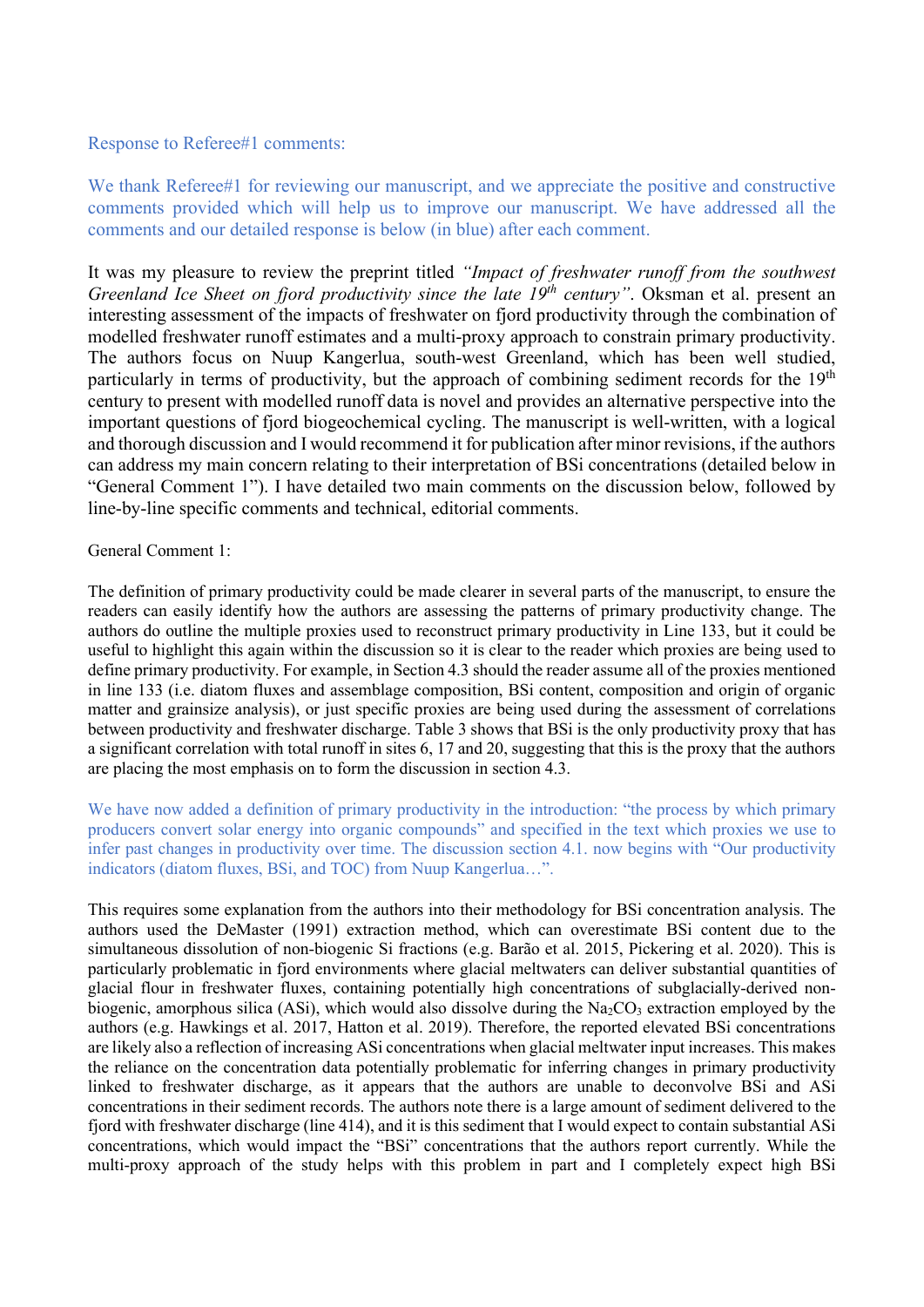concentrations based on previous studies of productivity within this fjord, I think it could be important for the authors to address the potential of ASi within their reported BSi concentrations, especially considering the BSi concentrations appear to form the largest portion of evidence for increasing or decreasing productivity within the current discussions.

We acknowledge that this is a valid concern as marine-terminating glaciers are a large contributor to Si fluxes in fjord systems. When calculating BSi concentrations in the samples, we corrected our measurements for mineral dissolution, and we have now clarified this further in the methods section. We would also like to emphasize that we use a wet-alkaline extraction method on a weak base solution  $(1\%$  Na<sub>2</sub>CO<sub>3</sub>) which minimizes the extraction of Si from clays (Conley, 1998) compared to a strong base extraction (NAOH) that is more prone to dissolve clay minerals(Barao et al., 2015). The overestimation of BSi because of non-biogenic Si is a risk especially when using a strong base method on samples with low BSi concentrations (DeMaster, 1991).

How much non-biogenic Si contributes to BSi estimates depends also on the composition of the sample and reactivity of Si (Barao et al., 2015), and this has been shown to be significantly problematic in sediments with pedogenic Si. We want to stress that this is not relevant for the samples from glacial environments as in our study.

In addition, fragments of diatom valves were found in the upper part of the core from site 20 (as discussed in section 4.1). This shows that this site, while presenting the lowest concentrations of BSi in this study, has not been totally barren from life and diatoms were present yet complete valves did not preserve through the water column into the sediments. Having remains of diatoms at the top of the sediment core where BSi content increases strengthen our statement that measured BSi represents Si produced by biological processes.

In summary, given that our samples were corrected for mineral dissolution and we selected the wet-alkaline extraction method on a weak base, we are convinced that minerogenic Si is not a significant contributor in our measurements.

Barão, L., Vandevenne, F., Clymans, W., Frings, P., Ragueneau, O., Meire, P., Conley, D.J., and Struyf, E., 2015. Alkaline-extractable silicon from land to ocean: A challenge for biogenic silicon determination, Limnol. Oceanogr. Meth., 13(7), 329-344.

Conley, D.J., 1998. An interlaboratory comparison for the measurement of biogenic silica in sediments. Mar. Chem. 63, 39-48.

DeMaster, D.J., 1991. Measuring biogenic silica in marine sediments and suspended matter, in: Marine Particles: Analysis and Characterization, Geophysical Monograph 63, American Geophysical Union, edited by: Hurd, D.C. and Spencer, D.W., Washington, D.C., 363-367.

### General Comment 2:

I was a little disappointed with the lack of discussion into how and why Site 20 was found to be barren of diatoms. This appears to be a very surprising and significant finding that warrants more than 1 sentence of basic speculation (line 369). I would ask the authors why the conditions at this site would be significantly different when compared to Site 17 (approximately 25km down-fjord) to lead to diatom valve dissolution? Could the lack of diatoms in the record reflect a true finding and highlight low primary productivity at this site, instead? If the reported BSi concentrations actually reflect glacially-derived ASi, then the correlation between BSi and freshwater input at this site could just reflect a delivery of glacial flour from subglacial discharge, rather than a link to primary productivity. I think it could be useful for the authors to consider the lack of diatoms in the record at this site a little more within the discussion to ensure the different potential fjord processes are reflected within the discussion.

We have added a more detailed discussion of site 20 diatoms: "In general, biogenic silica contents at site 20 are significantly lower until the late 1990s, suggesting low primary production here, compared to other sites. The major increase in BSi and appearance of diatom valve fragments in the upper part of the core indicate an increase in productivity, although remaining significantly lower than at the other sites. The absence of diatoms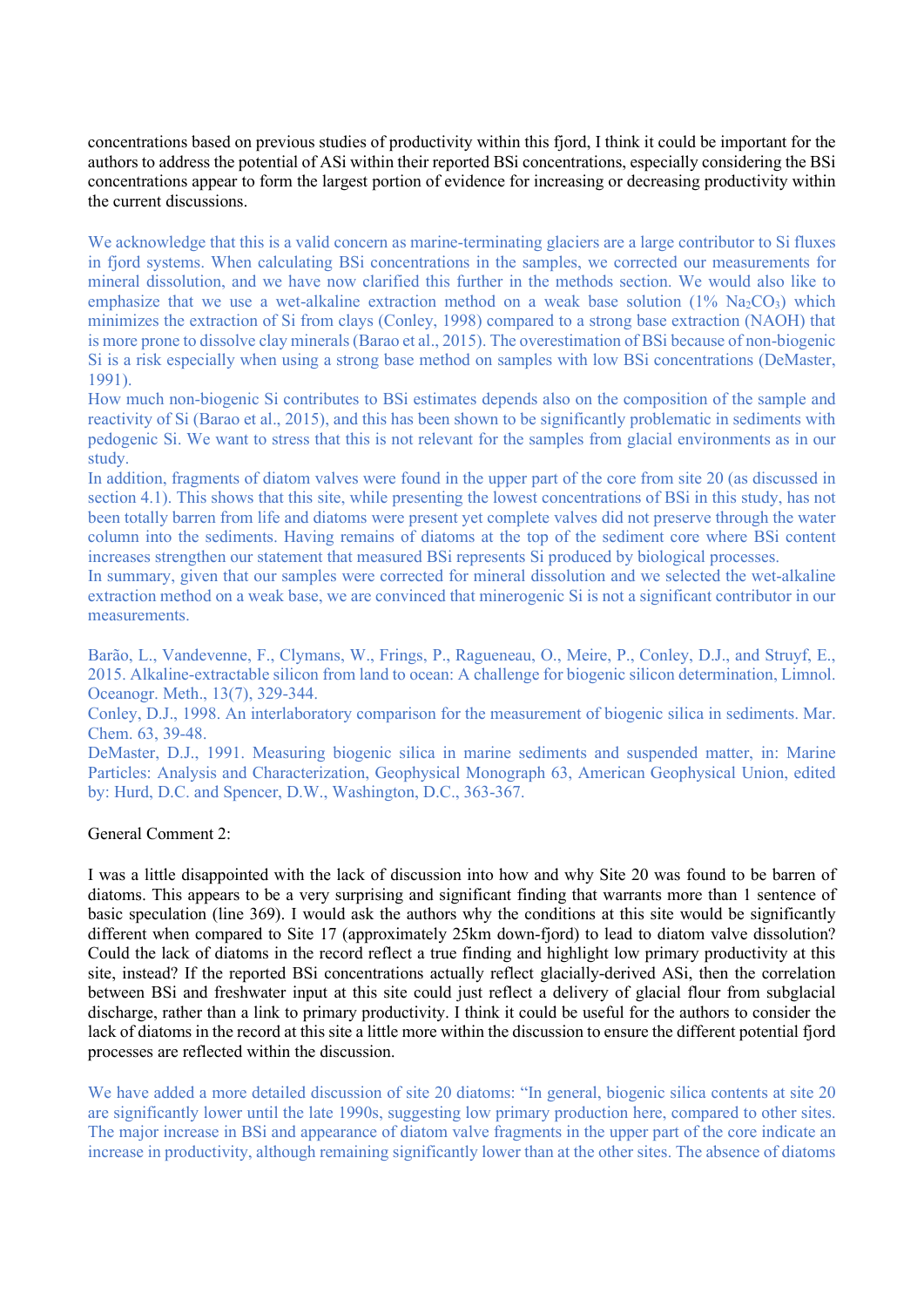and low BSi values indicate, in turn, very low productivity levels. The near absence and overall poor preservation of diatom valves may also be explained by dissolution of the diatom valves in the water column or water-sediment interface due to adverse physicochemical conditions (Ryves et al., 2006)".

We would also like to comment that glacial flour at this site would most likely be reflected in the sediment record as a significant increase in clay particles. However, the BSi content (and flux) and coarse sediment grain size (>63µm) at site 20 have a strong correlation with freshwater discharge, while fine grain sizes  $(\leq 63\,\mu\text{m})$  and the sediment clay content have a negative correlation with freshwater discharge. This suggests that the BSi increase here is more related to ice calving processes rather than a sub-glacial plume event, which is more evident in the site 17 record.

# **Specific Comments**

Line 90 (Fig. 1): Is the true colour imagery from the time of sampling or just the most recent image from Sentinel-2? It may be useful to show the satellite image from a timepoint close to when samples were collected, as sea ice cover in the fjord is likely to vary seasonally?

All cores were taken during the summertime, and thus we selected Sentinel-2 satellite image from August 9<sup>th</sup>, 2018 to represent summer season conditions. The purpose of the satellite image is to show the difference between the studied sites (glacial drift, water turbidity) rather than represent the conditions during the time of sediment coring.

Line 153: It could be useful to label Fig.1 with the site numbers alongside the core identifiers for easier reference.

We have added site numbers in Figure 1.

Line 260 (Table 1): Could the units be placed in the column headings instead of in each cell?

## We have moved units into the column head.

Fig. 3 and Fig. 4: It could be misleading to the reader to label the plots Outer à Inner fjord, as two sites are within a fjord branch and not part of the main fjord system, so it's not a simple transect being visualised in these plots.

We have removed arrows pointing to outer/inner fjord, and instead use arrows to point glacier proximal/distal.

Line 330 (Table 3): Do the authors have any hypotheses into why freshwater species negatively correlate to total runoff and inner runoff at site 17? This could be an interesting finding to discuss.

This is very interesting observation, as we would assume these species to be strongly related to freshwater runoff as they do not habit marine environment but are transported to marine environment from freshwater sources. Freshwater species are present in site 17 record throughout the core but peak in the mid 1990´s. The presence of freshwater species pre-1990´s is low and could be linked to lake outburst events depositing diatoms near the site rather than overall freshwater trends. We want to avoid concluding too much on the freshwater species, as they represent less than 3% of the assemblage in site 17.

Line 340: It would be useful to define the "primary production indicators" here again for the reader, so that it is clear throughout this section how "high productivity" is judged. Also, see General Comment 1, regarding the use of BSi in the assessment of productivity in the fjord environment.

We have clarified throughout the text which productivity proxy we discuss.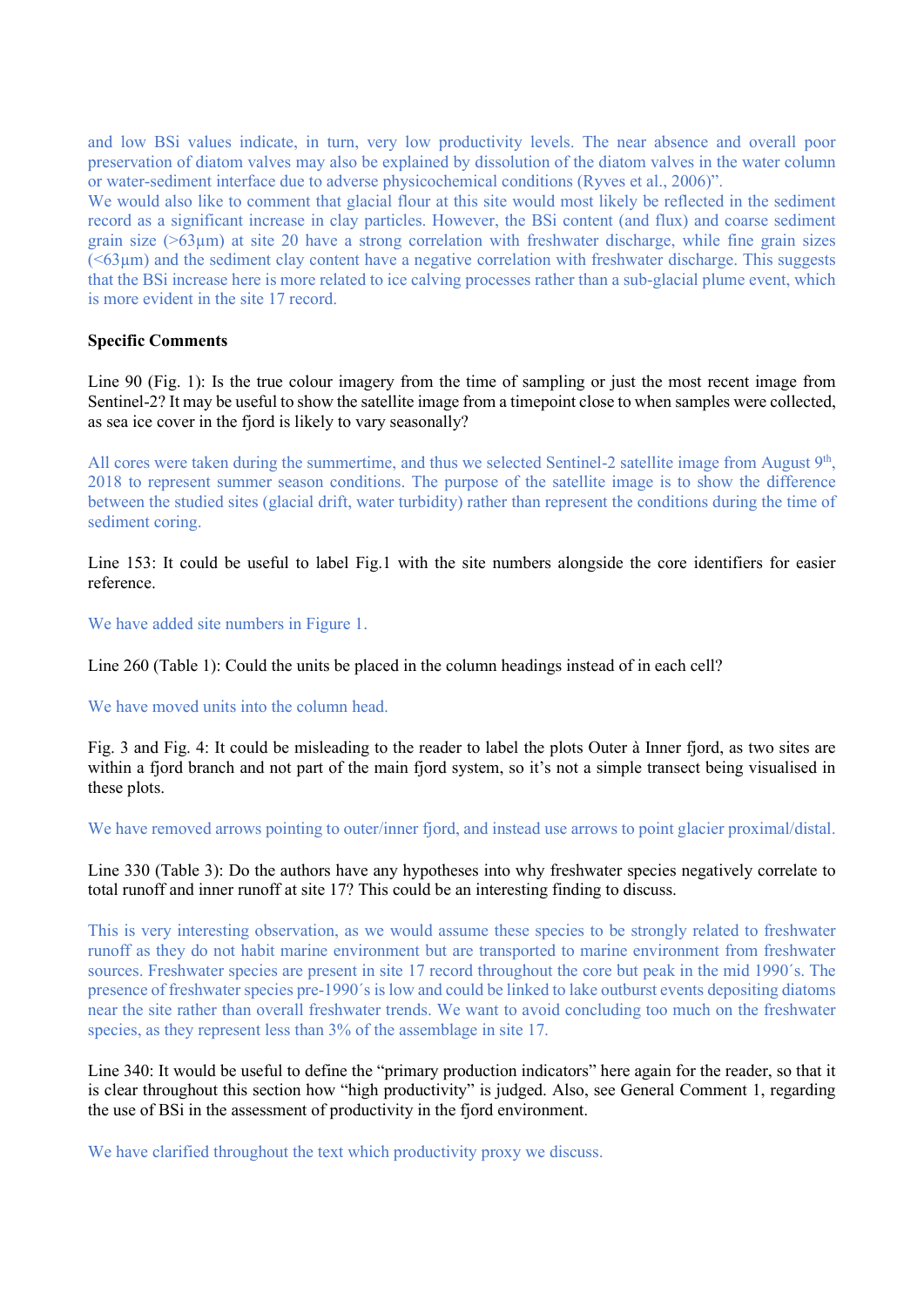Line 341: Some exemplary values from this study and the referenced published data could be useful here for a quick comparison, rather than the reader having to refer to the original publications.

### We have added values from the reference data.

Line 370: See General Comment 2. Some further explanation of this result would be useful here. The previous discussion focuses on how the inner fjord environment has the highest productivity, yet the inner-most sampling site is barren of diatoms, which contradicts this assertation and many previous studies. I struggle to understand why the local conditions at this site would lead to the dissolution of diatom valves, whereas they were well preserved at site 17. While I agree with the authors and would suspect there is high productivity in this area of the fjord, at least for part of the melt season, I think it is important that the authors address the surprising result of no diatoms within the sediment record in more detail.

Previous studies from this fjord have focus on modern time using water samples or surface sediment samples. From the diatom assemblage living in the surface waters, only ca. 10% make it into sediment record, and thus it can happen that diatoms are missing from the sediment records in sites which are shown to have diatoms in the water column. We found diatom valve fragments in the upper part of this which confirms that diatoms have habitat this site, yet diatoms were not abundant enough to make meaningful assemblage counting. We have added more discussion (see our reply to General comment 2) about the (missing) diatom record and productivity in site 20. We have also clarified in the text that it is the site 17 which holds high productivity in the inner fiord area.

Line 372: Should this heading instead read, Sources of sedimentary organic matter of distal sites"? Without  $\delta^{13}$ C and C/N analysis of the two proximal sites, this section can only describe the source of organic matter at two sites. Would the authors hypothesise that there would be a higher proportion of terrestrial organic carbon, and thus more depleted  $\delta^{13}$ C values, if analysis was possible?

We have changed the heading to "Sources of sedimentary organic matter in glacier-distal sites" and added hypothetical speculation that organic matter in the inner fjord could have terrestrial origin (see reply for comment on line 389).

Line 377: Specify here that this is only for sites 6 and 8, as it currently appears that this is true for all sites, but you do not have data to assess the source of organic matter at the two proximal sites.

## We have specified this in the text.

Line 389: Is this just for sites 6 and 8? Was the proportion of freshwater species higher at site 17, which would indicate the impact of terrestrial sources is greater at this site, which could be expected. This data could potentially allow the authors to make a statement about the organic matter source of the proximal sites, with the clear caveat that  $\delta^{13}$ C and C/N analysis could not be completed.

We have clarified that freshwater species were found in sites 8, 6, and 17. And based on presence of freshwater at site 17 it is not justified to hypothesize that organic carbon could be from terrestrial origin as site 6 has higher % of freshwater species, and there organic carbon is from marine sources.

Line 400: Which indicators are you using as "marine productivity" proxies in this statement, please be list them here so the reader can be clear.

We have specified the marine productivity proxy discussed here, as well as in other parts of the manuscript.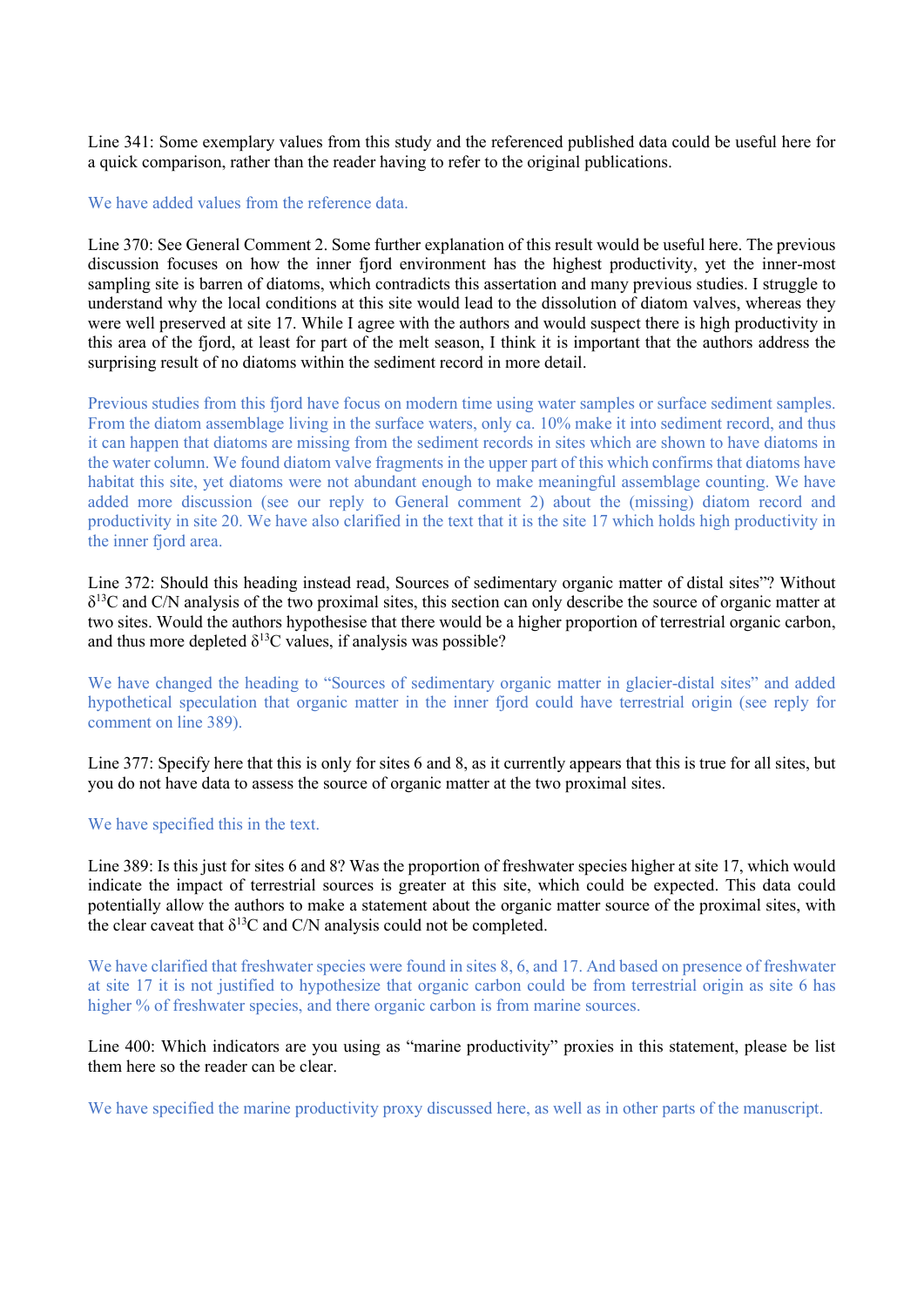Line 422: This sentence opening could be misunderstood, as it begins by contrasting the outer and inner fjord. However, Site 6, which the authors also label as an 'outer site' does have correlations between runoff and BSi and TOC. Could the lack of correlation at Site 8 be a result of the sample location being within a fjord sidebranch, rather than the main fjord where the freshwater discharge flows? Naming this site as the outer fjord suggests that it is linked to the main branch of the inner fjord, which is unlikely.

We have modified text here and removed comparison between inner versus outer fjord and discuss site 8 as glacial-distal site rather than outer fjord site.

Line 444: It is not clear from Fig. 6 to link increased freshwater to differences in bloom timing between sites 6 and 17, as directly comparing the plots is difficult. Could the authors highlight these patterns more clearly? By eye, it even appears that there is decline in early spring bloomers at Site 6 coinciding with the large peak in freshwater around 2012, which is the opposite pattern to that described. The authors could also reference the negative correlation between early spring bloomers and freshwater runoff at Site 17 from Table 3 here.

### We have made this comparison clearer and added a reference to Table 3.

Line 449: Including a plot of freshwater runoff in Fig. 4 could be helpful to allow for easier comparison between the pattern of changes in freshwater runoff and relative species types.

We have added a plot of freshwater discharge in Figure 4.

Line 533: Could include a statement that the likelihood of fjords becoming a greater  $CO<sub>2</sub>$  sink will only occur while glaciers are discharging directly into the fjord and have not retreated beyond the grounding line.

We have added this.

## **Technical Corrections**

Line 20: Avoid the use of "present" twice in one sentence. Corrected

Line 269 (Fig. 3): Axis labels are too small to be legible at 100% view, please edit the figure so it can be viewed more easily. Figure and fonts have been enlarged.

Line 304 (Fig. 4): Axis labels are too small to be legible at 100% view, please edit the figure so it can be viewed more easily. Figure and fonts have been enlarged.

Line 316 (Fig. 5): Change the label of the pink section of the pie chart from 'fjord' to 'rainfall'. Changed.

Line 463: Subscript required in  $CO<sub>2</sub>$  Corrected.

Line 495: Should read "records" Corrected.

Line 533: Subscript required in  $CO<sub>2</sub>$  Corrected.

#### **References**

Barão, et al. (2015) Alkaline-extractable silicon from land to ocean: A challenge for biogenic silicon determination. *Limnology and Oceanography: Methods, 13*, 329-344. doi: 10.1002/lom3.10028